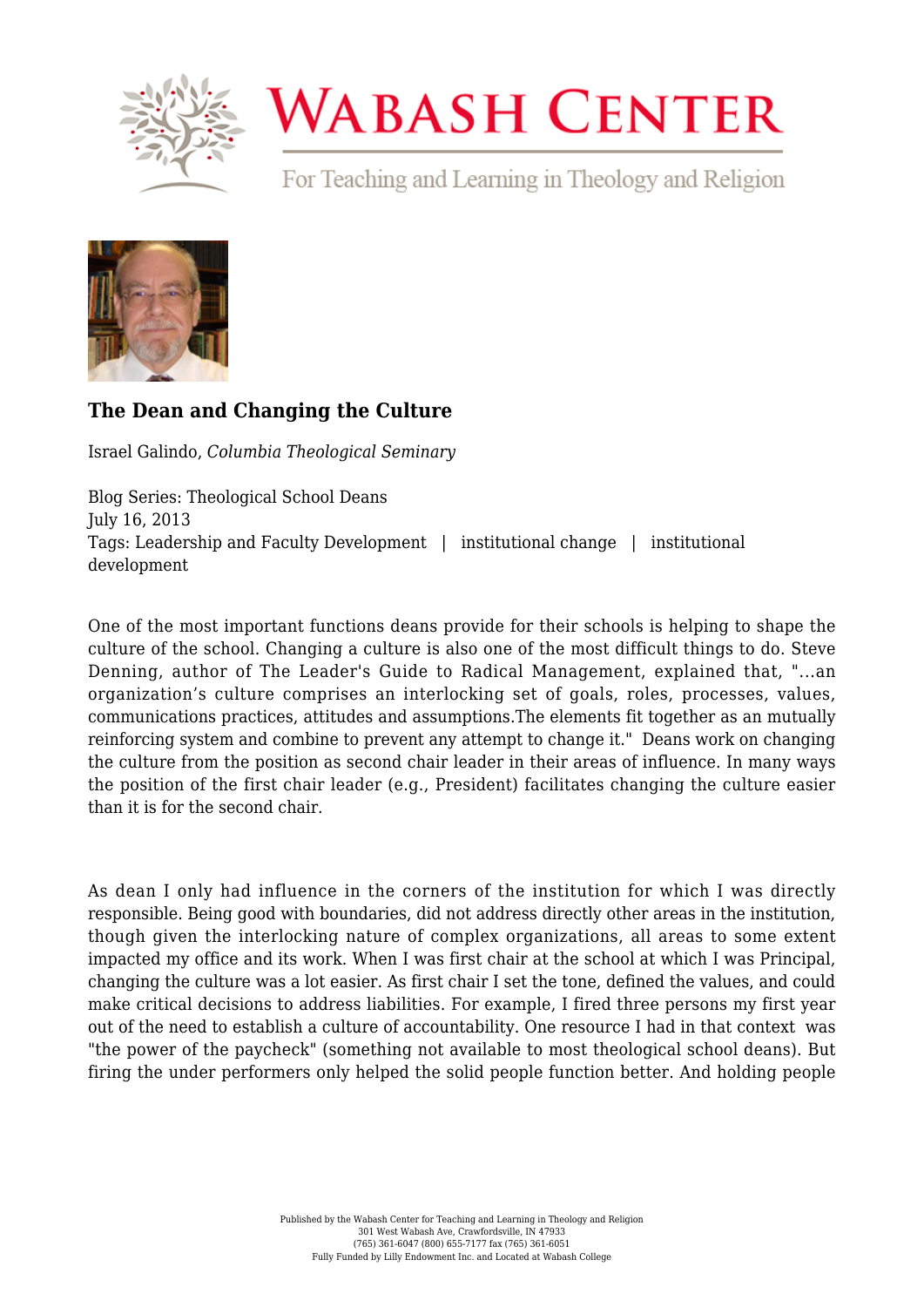accountable ultimately made for a healthier system.

Changing the culture means changing institutional values as well as corporate practices and behaviors. Defining those values that need to be cultivated and embodied through practices, behaviors, attitudes and demeanor is key. Once you identify those, you have to repeat them 1000 times, call them out when you see them, and provide correctives as necessary. The goal is to get the system to the place where everyone knows "the way we do it here," or, "This is what we do and how we do it because this is who we are."

Deans, with their Presidents, must take the lead in changing the culture. They set the tone, communicate expectations, and embody the cultural values they want to inculcate into the system. There will be resistance, but people in the system will follow.

From my perspective, here examples of values and behaviors that make for a healthy culture:

\* Increased professionalism: decorum, graciousness, consideration, and effectiveness (one can be "cool" and professional).

\* Practices of accountability. This includes a "no excuses" attitude for the things persons have responsibility for getting done. The function of educational assessment fits here.

\* Cultivation and practice of transparency. Organizations need to trust their leaders. One can be brutally honest while being gracious.

\* The practice of spiritual graces, like piety, hospitality, and humility. This is a critical cultural facet for seminaries preparing persons for ministry. "Formation" of clergy is more caught than taught.

\* An expectation and demand for excellence.

\* Promote, perpetuate, or reshape the narrative. Leaders need to "tell the story" of the system, often. But, leaders can re-shape and re-interpret the narrative. For example, re-shaping the narrative can involve telling "we used to be...., but now we are...."

The task of theological school deans is varied. Some days, it can seem we're responsible for just about everything in the system. And while these tasks are all important, none will be as far